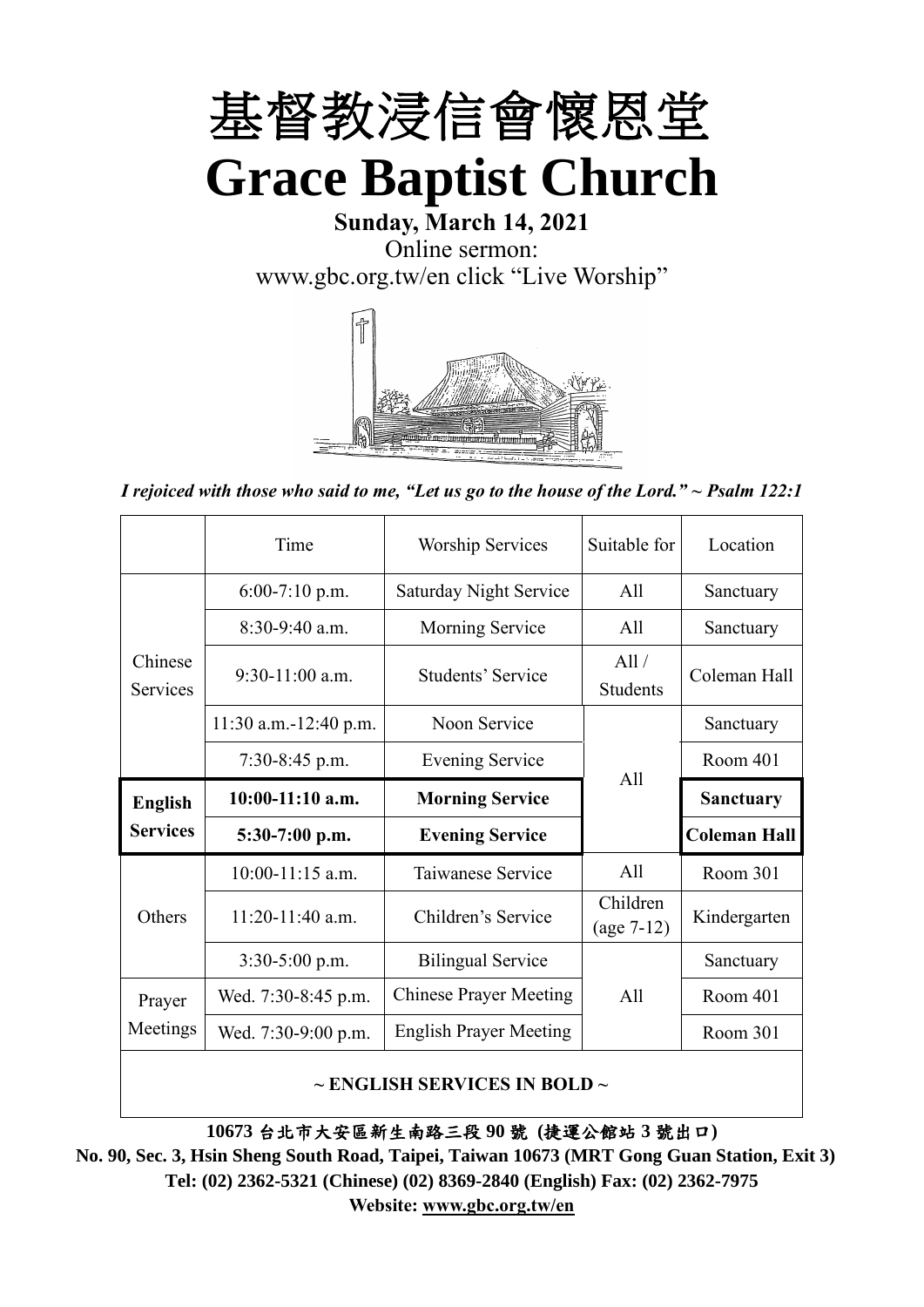#### **Welcome to Grace Baptist Church English Congregation. Thank you for choosing to worship with us and celebrate the glory of our Lord.**

|                                     | Morning Worship Service – 10:00 a.m.<br>Sunday, March 14, 2021 (Sanctuary) |                      |
|-------------------------------------|----------------------------------------------------------------------------|----------------------|
| Prelude                             |                                                                            | Serena Chang         |
| Greeting/Prayer                     |                                                                            | Armand Lim           |
| Worship through Music               | "Be Exalted O God"                                                         |                      |
|                                     | "Living Hope"                                                              |                      |
| Pastoral Prayer                     |                                                                            | Pastor Nick Brideson |
| Worship through Music               | "Turn Your Eyes"                                                           | Armand Lim           |
|                                     | "Potter's Hand"                                                            |                      |
| <b>Offertory Prayer</b>             |                                                                            | Ava Zamora           |
| Tithes and Offerings                |                                                                            |                      |
| Doxology                            |                                                                            |                      |
| Special Music                       | "Pie Jesu"                                                                 | Choir                |
| Pray for Our Church (Announcements) |                                                                            | Michael Huang        |
| Scripture Reading                   | Genesis 1:26-31                                                            |                      |
| Message                             | The Purpose of Humanity                                                    | Minister Kevin Wang  |
| Response Song                       | "Fairest Lord Jesus" - #176                                                |                      |
| Benediction                         |                                                                            |                      |
| Welcome                             |                                                                            |                      |
| Closing Song                        | "As the Lord Is with Us"                                                   | Armand Lim           |
| Postlude                            |                                                                            | Serena Chang         |

Nursery care is available in the "Cry Room" at the back of the Sanctuary during the Morning Worship Service.

|                          | Evening Worship Service - 5:30 p.m.<br>Sunday, March 14, 2021 (Coleman Hall) |                      |
|--------------------------|------------------------------------------------------------------------------|----------------------|
| Prelude                  |                                                                              | Vicky Lin            |
| Prayer                   |                                                                              | Alex Chen, Leader    |
| Worship through Music    | "God Is for Us"                                                              |                      |
| Greeting                 |                                                                              | Michael Huang        |
| Pastoral Prayer          |                                                                              | Pastor Nick Brideson |
| Worship through Music    | "God of Wonders"                                                             | Alex Chen, Leader    |
|                          | "Turn Your Eyes"                                                             |                      |
|                          | "The Goodness of Jesus"                                                      |                      |
| <b>Offertory Prayer</b>  |                                                                              | Vicky Kuo            |
| Tithes and Offerings     |                                                                              |                      |
| Pray for Our Church      |                                                                              | Michael Huang        |
| <b>Scripture Reading</b> | Genesis 1:26-31                                                              |                      |
| Message                  | The Purpose of Humanity                                                      | Minister Kevin Wang  |
| Response Song            | "Wonderful Maker"                                                            |                      |
| Closing Prayer           |                                                                              |                      |
| Welcome                  |                                                                              |                      |
| Closing Song             | "The Goodness of Jesus"                                                      |                      |
| Postlude                 |                                                                              | Vicky Lin            |

**Our Vision Is to Spread the Gospel**

To achieve this, we aim:

- ⚫ To become a house of prayer
- ⚫ Through prayer, to build the body of Christ
- ⚫ From the body, to do the work of mission in Taipei, Taiwan, and neighboring countries *"but you will receive power when the Holy Spirit has come upon you; and you shall be My witnesses both in Jerusalem, and in all Judea and Samaria, and even to the remotest part of the earth." -* Acts 1:8 (NASB)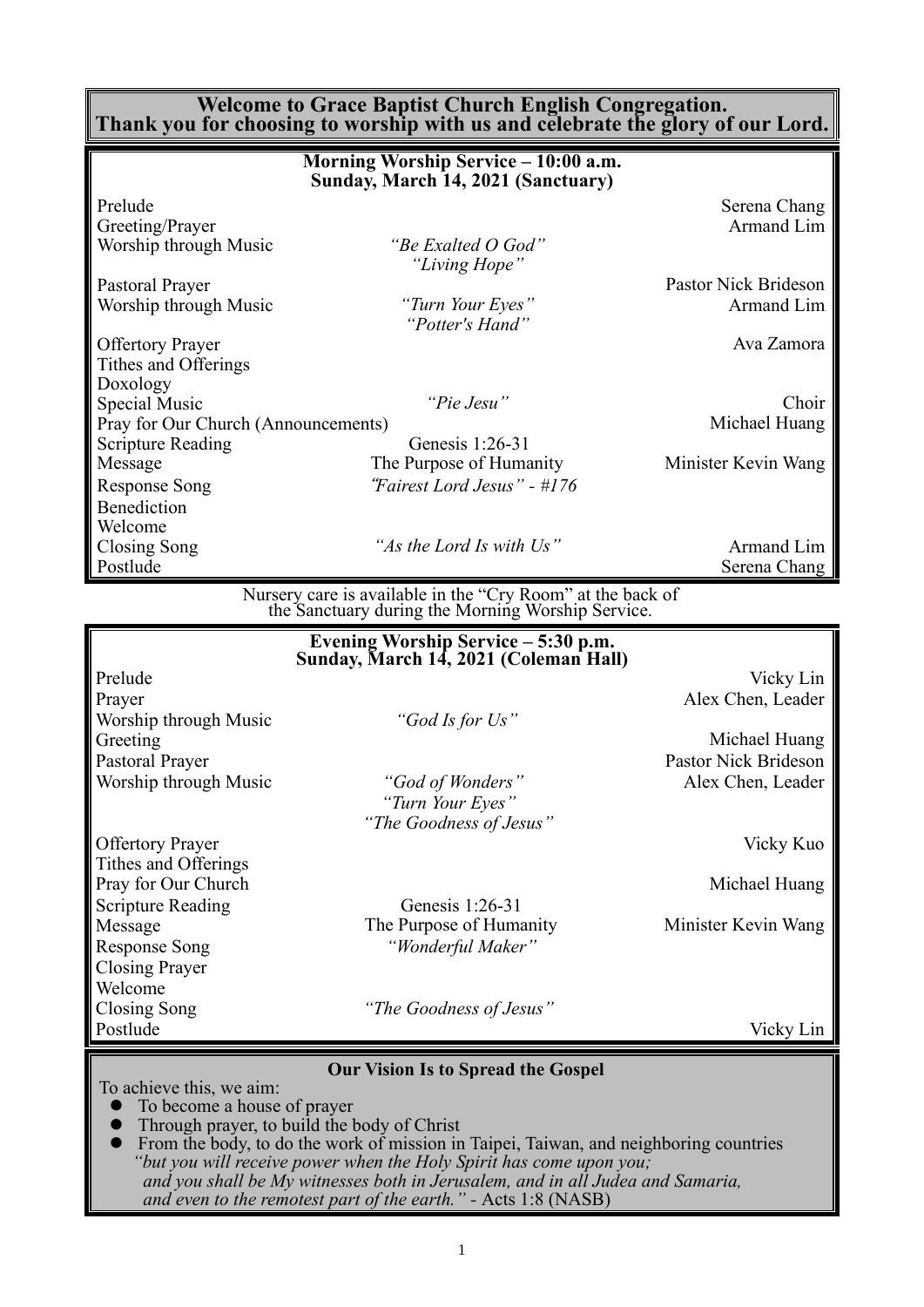# **Sermon Topic: The Purpose of Humanity Scripture: Genesis 1:26-31**

## **Speaker: Minister Kevin Wang** *March 14, 2021*

### **Scripture: Genesis 1:26-31 (NASB)**

<sup>26</sup> Then God said, "Let Us make mankind in Our image, according to Our likeness; and let them rule over the fish of the sea and over the birds of the sky and over the livestock and over all the earth, and over every crawling thing that crawls on the earth." <sup>27</sup> So God created man in His own image, in the image of God He created him; male and female He created them. <sup>28</sup> God blessed them; and God said to them, "Be fruitful and multiply, and fill the earth, and subdue it; and rule over the fish of the sea and over the birds of the sky and over every living thing that moves on the earth." <sup>29</sup> Then God said, "Behold, I have given you every plant yielding seed that is on the surface of all the earth, and every tree which has fruit yielding seed; it shall be food for you; <sup>30</sup> and to every animal of the earth and to every bird of the sky and to everything that moves on the earth which has life, I have given every green plant for food"; and it was so.  $31$  And God saw all that He had made, and behold, it was very good. And there was evening and there was morning, the sixth day.

#### **Notes:**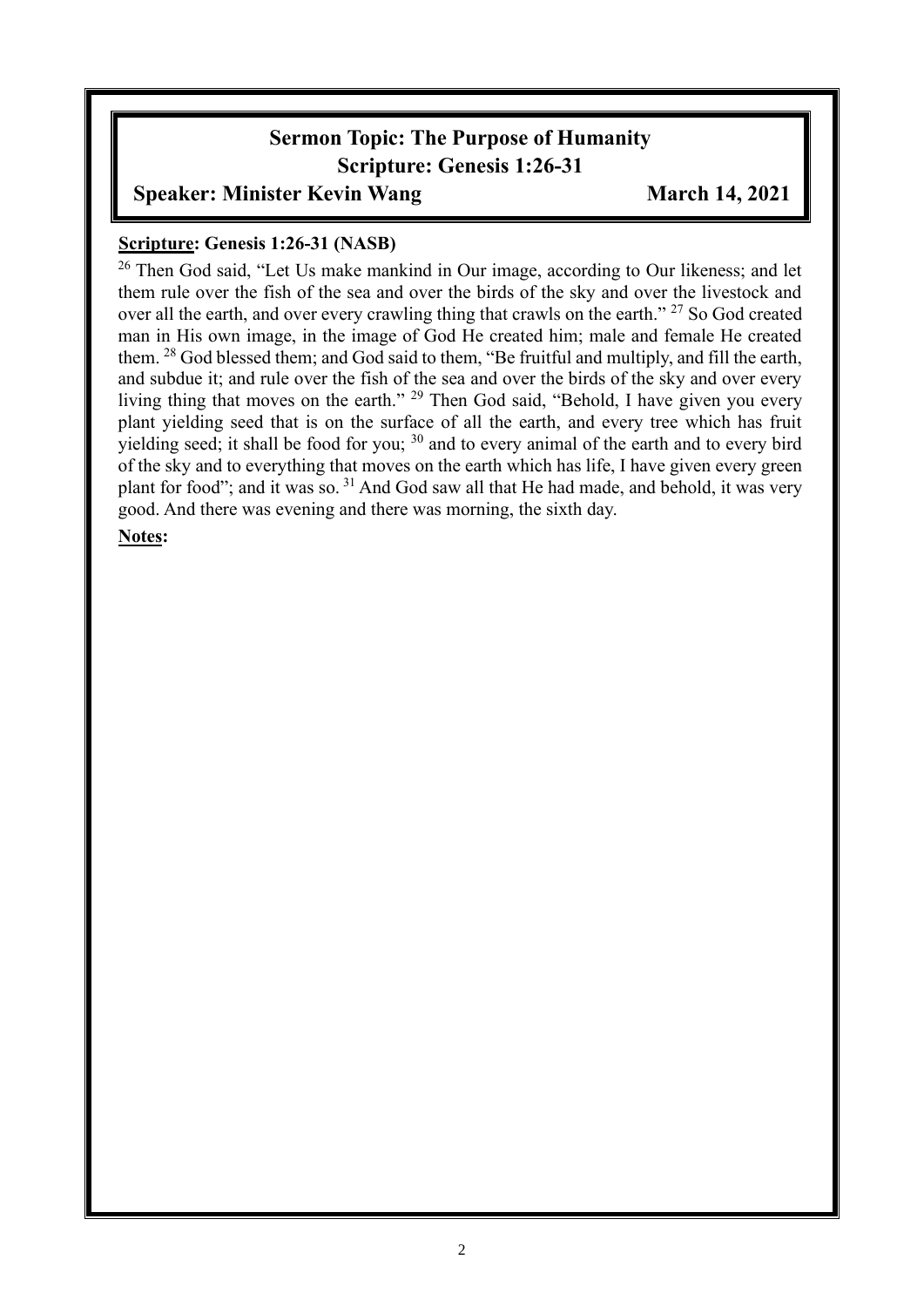# **New Members' Class on Mar. 21**



If you are applying for baptism on April 25 (or you are interested in becoming a member of GBC) you need to attend a New Members' Class.

Our next New Members' class is on *March 21*, from 4:00 to 5:00 p.m. in Room 307. It is a one-time only class and is currently held every 3 months. Please go directly to the class and bring ONE 2-inch ID picture for the registration form.

# **Orphanage visit TODAY**

We will meet in Room 403 at 1:00 p.m. for preparation and leave GBC from the front door at 2:00 p.m. No training is required.



*Participants in this ministry must be registered members of GBC.*

**Child Dedication**

*"Children are a heritage from the LORD, offspring a reward from him.* (Psalm 127:3)

Child dedication will be held on the Morning service on May 9. It is to dedicate children between the ages 0-6 years old. Deadline for registration is **April 25**.

The dedication signifies the parents' acknowledgement of their child as a gift from God and their role as a caretaker by God's grace. It also represents the



parents' commitment to raising their child according to God's Word and His Way in a Christian home and a church family. Through the dedication, the parents and the church family also pray for God's blessings to be showered upon the child and ask God to guide and guard the child's life. Any Christian family with at least one of the parents being a Christian and who has been regularly attending GBC is welcome to register and dedicate their child.

Please email SueJenny Hsu [\(suejenny@gbc.org.tw\)](mailto:suejenny@gbc.org.tw) to register with the following information: 1. Parents' names, cell phone number, email address. 2. Child's name, gender, date of birth.

**Alpha Class: New Class Starts TODAY**

Starting today the Alpha class will begin a 7-week series entitled "*Who Is Jesus?*".

Using the Gospel of John, the class will study what Jesus said about himself and the evidence for his claims. All study materials are provided.

Alpha is a class for non-Christians who are interested in learning more about Christianity. It meets on Sundays from 11:30 a.m. - 12:30 p.m. in the Calvary Room (Floor 2.5 using the stairs next to the information desk).

# *Bible Studies for Life***: New Season**

You are invited to join our spring Sunday school study, "*Bible Studies for Life*": 13 sessions on Sunday. The Bible content and teachings are also the subject of our Sunday sermons.

We have eight classes available. Please check classroom information listed on page 6 and join one of the classes directly.

# **Tax Receipts and Making Offerings**

GBC church office will send out annual offering/donation receipts for 2020 from **April 1 to April 20**.

**Friday Night Concert:** *"How Are You, Classical Music?" - Soprano Wan-Ju Chen, Vocal Recital*

**Time/Place:** 7:30 p.m. on March 19 in GBC Sanctuary

This is an excellent opportunity to invite nonbelieving friends to church. The introduction will be in Chinese. Admission is free!



# **2021 Children's Art Festival**



*Children are a blessing from God, and parents are the glory of children!* By God's grace, children are born to their parents as their most precious gift. This year, let children learn from Jesus and share love with other people.

On May 8<sup>th</sup> (Saturday), the annual Children's Art Festival will resume and be held at Grace Baptist Church. It will start at 11:00 a.m. and end at 4:00

p.m. We will collect children's art works from children aged between kindergarten and 18 years old before *April 16*. Children can now start planning on what to show or exhibit on that day. Registration form and details and available at the front desk. If you have any questions, please contact Jean Tang at [jean@gbc.org.tw.](mailto:jean@gbc.org.tw)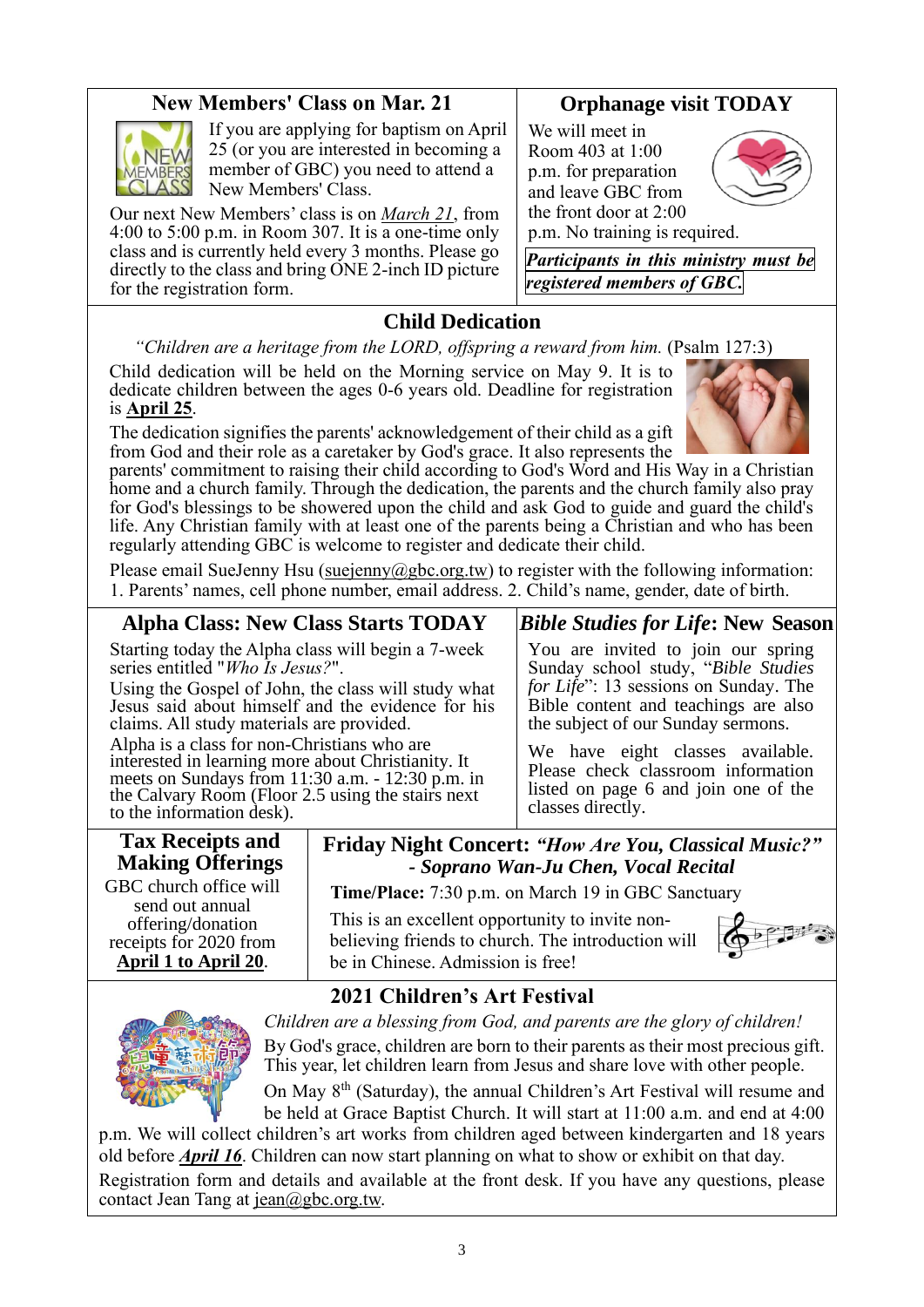### **2021 Vacation Bible School Meeting TODAY** *"CONCRETE & CRANES - Building on the Love of Jesus"*

**VBS camp:** 9:00 a.m. – 12:00 noon from July 12 to 16 (Morning session ONLY)

**For children:**  $2nd \sim 7$ th grade after the summer vacation this year **Family Day:** July 17 (Family Day is from 9:00 to 10:30 a.m. followed by Tea Time starting at 10:30 a.m.)

### *Volunteers Needed***:**

Our planning/training meetings are: TODAY, April 18, May 16, June 13, June 27 and July 11 at 1:15 p.m. in Coleman Hall. If you would like to be a co-worker, please sign up at the meeting and join the future training meetings.

For more information, please contact VBS Director Nadia Chen at [vbs2021@gbc.org.tw](mailto:vbs2021@gbc.org.tw) or Minister Yalin Tseng at yalintseng@gbc.org.tw.

# **Taitung Mission Trip Team Members Needed**

Team members for the Taitung VBS Mission Trip are needed. The trip will be held August 17- 21. Team members are needed in four sites: Music, Mission, Bible Story, and Crafts.

## **Requirements for Applicants:**

- GBC members

- Able to teach in Chinese and English
- VBS experience is preferred, but not a must
- Able to attend all 5 training sessions

The application forms (with guidelines) are available at the stand on the 1st floor close to the elevator (next to the door leading to the deck) and at the front desk. Please submit your completed application to the front desk or SueJenny before *March 21*.

# **COVID-19 Precaution**

- <sup>◼</sup> Wear a mask. Check temperature at the front door. Wash hands frequently.
- See a doctor and stay home if you have a fever and cough.
- No buffet-style food in groups/meetings inside GBC.
- Leaders of all meetings should keep an attendance record.
- <sup>◼</sup> Fill out the seating form when joining a worship service.
- <sup>◼</sup> Take your bulletin home or put it in boxes marked "Bulletin RECYLE".
- All people who arrive in Taiwan from overseas MUST self-quarantine for 14 days. During your quarantine, GBC welcomes you to join our worship via the Internet.

## **2021 Dr. Chow Lien-Hua** *Commemoration* **Seminar (in Chinese)**

This seminar will be held on Saturday, March 20 in GBC.Please read the Chinese Sunday bulletin for details.

Pastor Chow Lien Hua served in GBC for 46 years. He also was a recognized Christian leader in Taiwan serving as chaplain to Taiwan's former presidents



|                                     | Easter Events ~ Please invite your friends ~       |                    |
|-------------------------------------|----------------------------------------------------|--------------------|
| Sund <u>ay, March 28</u>            |                                                    |                    |
| $10:00$ a.m. (Sanctuary)            | <b>English Choir Easter Presentation</b>           |                    |
| <b>Wednesday, March 31</b>          |                                                    |                    |
| 7:30 p.m. (Room 301)                | <b>Passion Week Prayer Meeting</b>                 |                    |
| Friday, April 2 Good Friday Service |                                                    |                    |
| 5:30 p.m. (Coleman Hall)            | Movie: "Passion of the Christ" (English subtitles) |                    |
| $7:30$ p.m. (Sanctuary)             | Good Friday service (Chinese)                      |                    |
| 8:00 p.m. (Coleman Hall)            | Good Friday service (English)                      |                    |
| Sunday, April 4 Easter Sunday       |                                                    |                    |
| $9:00$ a.m.                         | <b>Regular Sunday school</b>                       | *ENGLISH           |
| 10:00 a.m. (Sanctuary)              | <b>English Easter Sunday Service</b>               | <b>SERVICES IN</b> |
| $11:30$ a.m. (Sanctuary)            | <b>Chinese Choir Presentation</b>                  | <b>BOLD PRINT*</b> |
| 11:30 a.m., $3:00, 4:00$ p.m.       | <b>Regular Sunday school</b>                       |                    |
| 5:30 p.m. (Sanctuary)               | <b>English Choir Easter Presentation</b>           |                    |





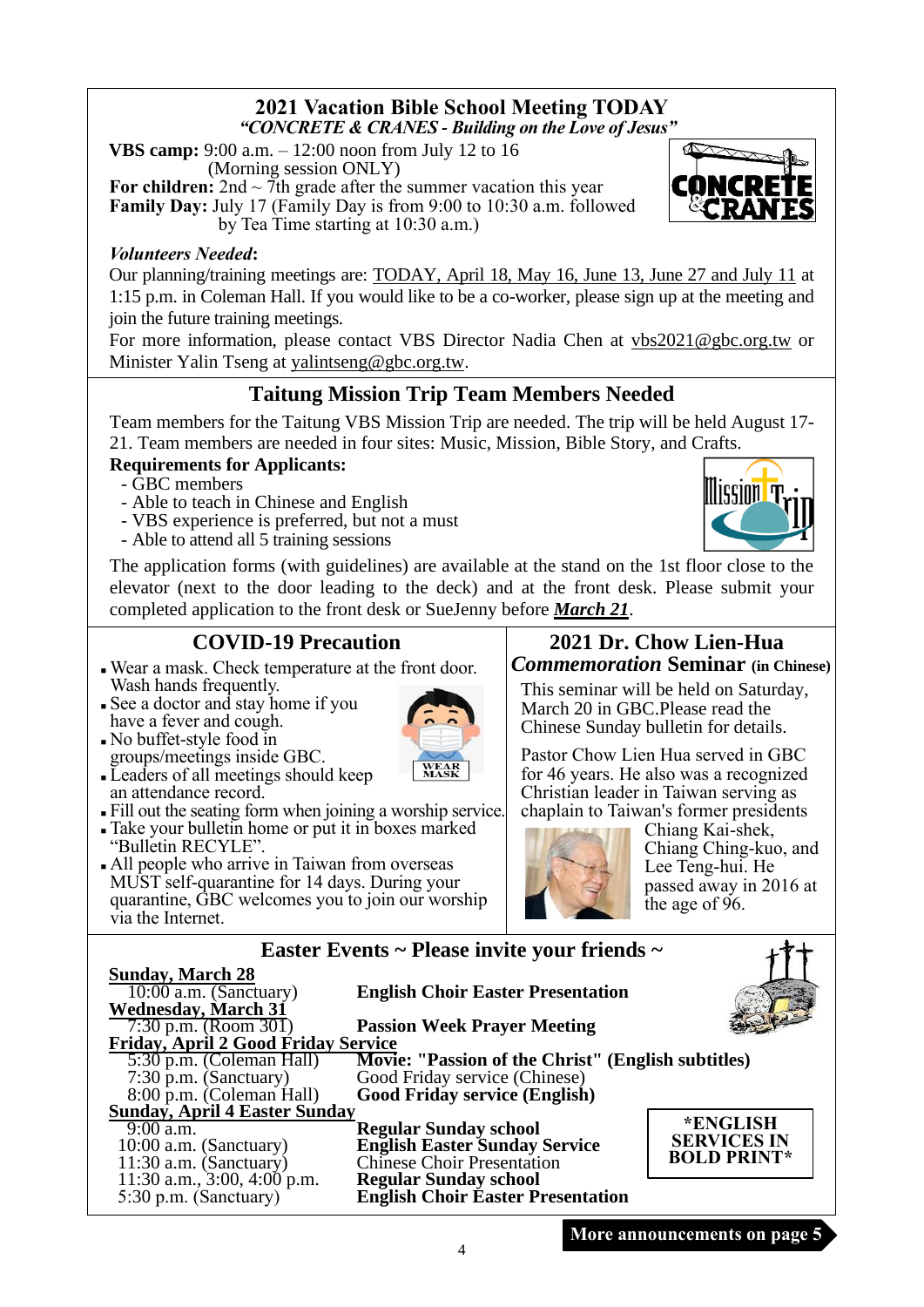## **Mabuhay Fellowship**



Today, March 14, at 2:00 p.m. in Basement Room B05, the Mabuhay Fellowship will have a Tagalog Bible study. All nationals who can speak Tagalog are welcome.

On March 21 at 2 p.m., we will have worship through songs and an inspirational talk by Wycliffe missionary Kim Chiu "*Amazing Grace--the Best Gift*", based on Romans 8:17. March birthday celebrations will follow Kim's talk. All are welcome.

The Mabuhay Fellowship comprises Filipinos aiming to share God's love and light through worship, prayer, Bible study, fellowship, gospel sharing, and ministry.

### **Evergreen Bilingual Fellowship**

This coming Saturday, March 20, Minister Kevin will share in Evergreen Fellowship. Please join us.



Evergreen is an international bilingual Christian fellowship of Grace Baptist Church. We meet every Saturday night, 6:00 to 8:00 p.m. in Room 401. We hope you'll invite your non-believing friends, get involved in deep relationships here, and join us directly. Please contact Winnie Liang if you need more information:

[wistlesliang@hotmail.com.](mailto:wistlesliang@hotmail.com)

- Young Adults Fellowship **(Next Meeting: March 20)** Young Adults Fellowship is for young adults from the age of 20-35 to study God's Word and fellowship together on 1st and 3rd Saturdays from 4:30 to 6:00 p.m. in WanFu 22 (next to GBC building). Please join the Fellowship directly. Contact Minister Kevin Wang at kevin @gbc.org.tw if you need more information.
- Contact secretary SueJenny Hsu [\(suejenny@gbc.org.tw;](mailto:suejenny@gbc.org.tw) 2362-5321 ext 136) for the matters below:
	- **Baptism:** GBC holds baptism services in the Sanctuary during the Evening Service from 5:30 p.m. on the last Sundays of January, April, July, and October. Our next baptism is on April 25.
	- **Personal Information Changed?** If you want GBC to keep your updated information, such as a new phone number or new address, please provide us with your new information so that GBC can contact you or send you such things as birthday cards and offering receipts.
	- **Marriage-Related Services:** GBC provides marriage-related services (counseling on marriage problems/questions, pre-marital counseling…..) for registered members.

|                                                                                                                                                                                                                                                                                                                                                                                                                                                                                                                                                    |                                                                                                                                                                                                                                                                                                                                                                                                                        | <b>English Congregation Leaders</b>                                                                                                                                                                                                                                                                                                                                                                                                                                                                   |                                                                                                                                                                                                                                                                                                                                                                                                |                                                                                                                                                                                                                                                                                                     |
|----------------------------------------------------------------------------------------------------------------------------------------------------------------------------------------------------------------------------------------------------------------------------------------------------------------------------------------------------------------------------------------------------------------------------------------------------------------------------------------------------------------------------------------------------|------------------------------------------------------------------------------------------------------------------------------------------------------------------------------------------------------------------------------------------------------------------------------------------------------------------------------------------------------------------------------------------------------------------------|-------------------------------------------------------------------------------------------------------------------------------------------------------------------------------------------------------------------------------------------------------------------------------------------------------------------------------------------------------------------------------------------------------------------------------------------------------------------------------------------------------|------------------------------------------------------------------------------------------------------------------------------------------------------------------------------------------------------------------------------------------------------------------------------------------------------------------------------------------------------------------------------------------------|-----------------------------------------------------------------------------------------------------------------------------------------------------------------------------------------------------------------------------------------------------------------------------------------------------|
|                                                                                                                                                                                                                                                                                                                                                                                                                                                                                                                                                    |                                                                                                                                                                                                                                                                                                                                                                                                                        | English Pastor: Nick Brideson                                                                                                                                                                                                                                                                                                                                                                                                                                                                         |                                                                                                                                                                                                                                                                                                                                                                                                |                                                                                                                                                                                                                                                                                                     |
| Pastor Nick Brideson<br>Minister Priscilla Liao                                                                                                                                                                                                                                                                                                                                                                                                                                                                                                    |                                                                                                                                                                                                                                                                                                                                                                                                                        | Minister Kevin Wang                                                                                                                                                                                                                                                                                                                                                                                                                                                                                   |                                                                                                                                                                                                                                                                                                                                                                                                |                                                                                                                                                                                                                                                                                                     |
| <b>Adult Education</b><br>/Mission                                                                                                                                                                                                                                                                                                                                                                                                                                                                                                                 | AM Worship                                                                                                                                                                                                                                                                                                                                                                                                             | Children's<br>Education/Caring                                                                                                                                                                                                                                                                                                                                                                                                                                                                        | PM Worship                                                                                                                                                                                                                                                                                                                                                                                     | Youth/Fellowship                                                                                                                                                                                                                                                                                    |
| <b>Adult Education</b><br>Nick Brideson<br>nick@gbc.org.tw<br><b>Foreign Mission:</b><br>Medical/Dental Team<br>Armand Lim<br>rmanlim@yahoo.com<br><b>VBS</b> Team<br>Priscilla Liao<br>priscilla@gbc.org.tw<br><b>Taiwan Mission:</b><br><b>TaiTung Team</b><br>Cherrie Gow Lim<br>cvgow@yahoo.com<br><b>Orphanage Ministry</b><br>Julie Chen<br>yuling0914@gmail.com<br><b>NTU Friday English</b><br><b>Conversation Group</b><br>Roy Treurnicht<br>rovtreur@gmail.com<br><b>Ethiopian Students Group</b><br>Abex Tesfaye<br>$abex98$ @gmail.com | <b>Morning Music</b><br>Cherrie Gow Lim<br>cvgow@yahoo.com<br><b>Morning Greeters</b><br>Chien Ferng<br>cferng@gmail.com<br>Adult Choir<br><b>Hand Bell Choir</b><br>Juliet Jao<br>lenyinjao@gmail.com<br><b>Hallel Singers</b><br>Cherrie Gow Lim<br>cvgow@yahoo.com<br><b>Morning Fellowship Tea</b><br>Yuri Shih<br>yuchen phone@hotmail.com<br><b>Morning Multimedia</b><br>Vicky Lin<br>gbcmorningmedia@gmail.com | <b>Cryroom Children's</b><br><b>Care Ministry</b><br>Abby Tu<br>$abbb$ ytu $(a)$ gmail.com<br><b>AWANA Preschool</b><br>Joanna Peng<br>Joanna1285@hotmail.com<br><b>AWANA Spark Group</b><br>Crystal Turner<br>elisayeh@yahoo.com<br><b>AWANA T&amp;T Group</b><br>Ming Lai<br>minglai $88$ @gmail.com<br><b>Prayer Ministry</b><br>Priscilla Liao<br>priscilla@gbc.org.tw<br><b>Hospital Visitation</b><br>Amanda Lou<br>lou.amanda@gmail.com<br><b>Small Groups</b><br>Women<br>General<br>Ministry | <b>Evening Music Team</b><br>Alex Chen<br>gbceworshipteam@gmail.com above)<br><b>Evening Greeters</b><br>Vicky Kuo<br>asiag lobe999@gmail.com<br><b>Evening Multimedia</b><br>Jusak Tandean<br>itandean@yahoo.com<br><b>Evening Tea / Baptism<br/>Celebration Fellowship</b><br>Michelle Cheng<br>yealincheng@yahoo.com<br><b>Baptism Support</b><br>Aline Kao<br>$aline(\partial gbc.org.tw)$ | Trinity Youth<br>(Grade 7 and<br>Grant & Kirsten<br><b>Burgess</b><br>grantburgess@live.co.za<br><b>Mabuhay Fellowship</b><br>Ava Zamora<br>avazam@yahoo.com<br><b>Young Adults</b><br>Fellowship<br>Kevin Wang<br>kevin@gbc.org.tw<br><b>Small Groups</b><br>Youth<br><b>Students</b><br>Parenting |
| <b>Secretarial staff</b><br>SueJenny Hsu<br>suejenny@gbc.org.tw                                                                                                                                                                                                                                                                                                                                                                                                                                                                                    | Aline Kao<br>aline@abc.org.tw                                                                                                                                                                                                                                                                                                                                                                                          | Deacon<br>Michael Huang<br>mhuang500@yahoo.com                                                                                                                                                                                                                                                                                                                                                                                                                                                        |                                                                                                                                                                                                                                                                                                                                                                                                | <b>Alternate Deacon</b><br>Armand Lim<br>rmanlim@vahoo.com                                                                                                                                                                                                                                          |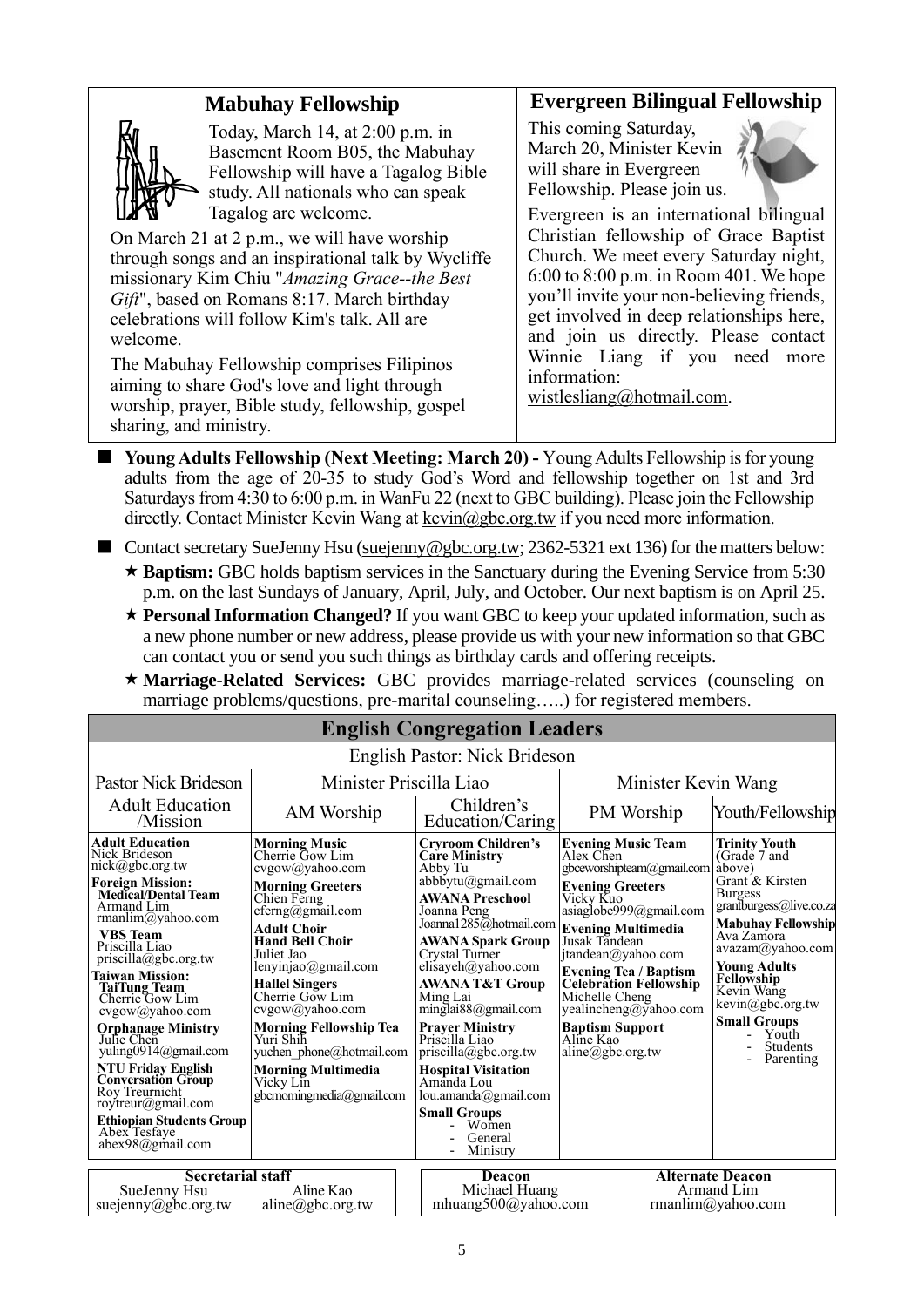| $\star\star$ Sunday School Information – Join a class directly $\star\star$ |                                                 |                                                     |  |
|-----------------------------------------------------------------------------|-------------------------------------------------|-----------------------------------------------------|--|
| <b>Class</b>                                                                | Time & Room                                     |                                                     |  |
| <b>Beginning Christian Life</b>                                             | take the stairs by the front desk, 2.5th floor. | To go to both the Calvary and Mount of Olive rooms: |  |
| Alpha – New and non-Christians                                              | 11:30 a.m.                                      | Calvary Room                                        |  |
| Christianity 101 - required for baptism                                     | 11:30 a.m.                                      | Mount of Olives                                     |  |
|                                                                             | 9:00 a.m.                                       | <b>Mount of Olives</b>                              |  |
|                                                                             |                                                 | Room B03 - in Bahasa                                |  |
|                                                                             |                                                 | Room B04                                            |  |
| <b>Bible Studies for Life</b>                                               | $11:30$ a.m.                                    | Room B05                                            |  |
|                                                                             |                                                 | WanFu 22A                                           |  |
|                                                                             |                                                 | WanFu 22C                                           |  |
|                                                                             | $2:30$ p.m.                                     | Room 306                                            |  |
|                                                                             | $4:00$ p.m.                                     | Room 305                                            |  |
| <b>Bible Interpretation</b>                                                 | $3:00$ p.m.                                     | Room 302                                            |  |
| <b>Youth: Gracde 7 and above</b>                                            |                                                 |                                                     |  |
| <b>Bible Studies for Life</b>                                               | $11:30$ a.m.                                    | Room 405                                            |  |
| <b>Children</b>                                                             |                                                 |                                                     |  |
| Nursery - Age 3 and under                                                   | $11:20$ a.m. $-12:50$ p.m.                      | Kindergarten                                        |  |
| Preschool - Age 3 to 5                                                      | $11:40$ a.m. $-12:40$ p.m.                      | Room 403                                            |  |
| AWANA - Kindergarten $(\pm \text{H})$ to Grade 6                            | $11:30$ a.m. $-1:00$ p.m.                       | Rooms 401 / 404                                     |  |

|                                       | $\star \star$ Fellowships – Join a fellowship directly $\star \star$ |            |
|---------------------------------------|----------------------------------------------------------------------|------------|
| Fellowship                            | Time                                                                 | Location   |
| Mabuhay                               | Sundays $2:00 - 4:00$ p.m.                                           | <b>B05</b> |
| Young Adults $(20 - 35 \text{ y.o.})$ | $1st$ & 3 <sup>rd</sup> Saturdays 4:30 - 6:00 p.m.                   | WanFu 22   |

|                          |                                                                                                                   | $\star\star$ Small Groups – Contact the leader to join $\star\star$ |                                                           |
|--------------------------|-------------------------------------------------------------------------------------------------------------------|---------------------------------------------------------------------|-----------------------------------------------------------|
| <b>Type</b>              | <b>Name</b>                                                                                                       | Day/Time                                                            | <b>Location/Contact Emails</b>                            |
| <b>Students</b>          | NTU Friday English<br>Conversation Group                                                                          | Friday<br>$12:20 - 1:10$ pm                                         | <b>NTU</b><br>roytreur@gmail.com                          |
|                          | <b>International Students Group</b>                                                                               | Friday<br>$7:30 - 9:00 \text{ pm}$                                  | WanFu 22A<br>cesaledro57@gmail.com                        |
| Language/<br>Nationality | <b>Ethiopian Students Group</b>                                                                                   | Sunday<br>$7:00 - 9:00$ pm                                          | Room 307<br>$abex98$ @gmail.com                           |
| Parenting                | Parenting Group                                                                                                   | $2nd$ & 4 <sup>th</sup> Sunday<br>11:30 am - 12:30 pm               | GBC Room 402<br>rod syverson@hotmail.com                  |
|                          | Salt $&$ Light                                                                                                    | Sunday<br>$1:30 - 3:00$ pm                                          | <b>GBC</b> Mount of Olives Room<br>paulhan2908@gmail.com  |
|                          | <b>Bilingual Interpretation Group</b>                                                                             | Sunday<br>$3:00 - 5:00$ pm                                          | GBC Room 303<br>cfindler@yahoo.com                        |
|                          | Crown of Beauty                                                                                                   | Saturday<br>$2:00 - 4:00$ pm                                        | <b>GBC</b> Mount of Olives Room<br>clemence4261@gmail.com |
| General                  | Thursday Night Bible<br><b>Study Group</b>                                                                        | Thursday<br>$7:30 - 9:00$ pm                                        | GBC Room 301<br>rod syverson@hotmail.com                  |
|                          | NanGang Bible<br><b>Study Group</b>                                                                               | Friday<br>$7:00 - 9:30$ pm                                          | NanGang<br>sagitamaria@gmail.com                          |
|                          | YungHe Bible Study Group                                                                                          | Friday<br>$7:00 - 8:30$ pm                                          | YungHe<br>yedukondaluster@gmail.com                       |
|                          | HsinChu Bible Study Group                                                                                         | Friday<br>$7:30 - 8:45$ pm                                          | HsinChu<br>rmanlim@yahoo.com                              |
| Ministry                 | <b>Hospital Visitation Group</b>                                                                                  | Thursday<br>$1:30 - 2:30$ pm                                        | Near GBC<br>lou.amanda@gmail.com                          |
|                          | If you are interested in starting a new group,<br>please contact Minister Priscilla Liao at priscilla@gbc.org.tw. |                                                                     |                                                           |